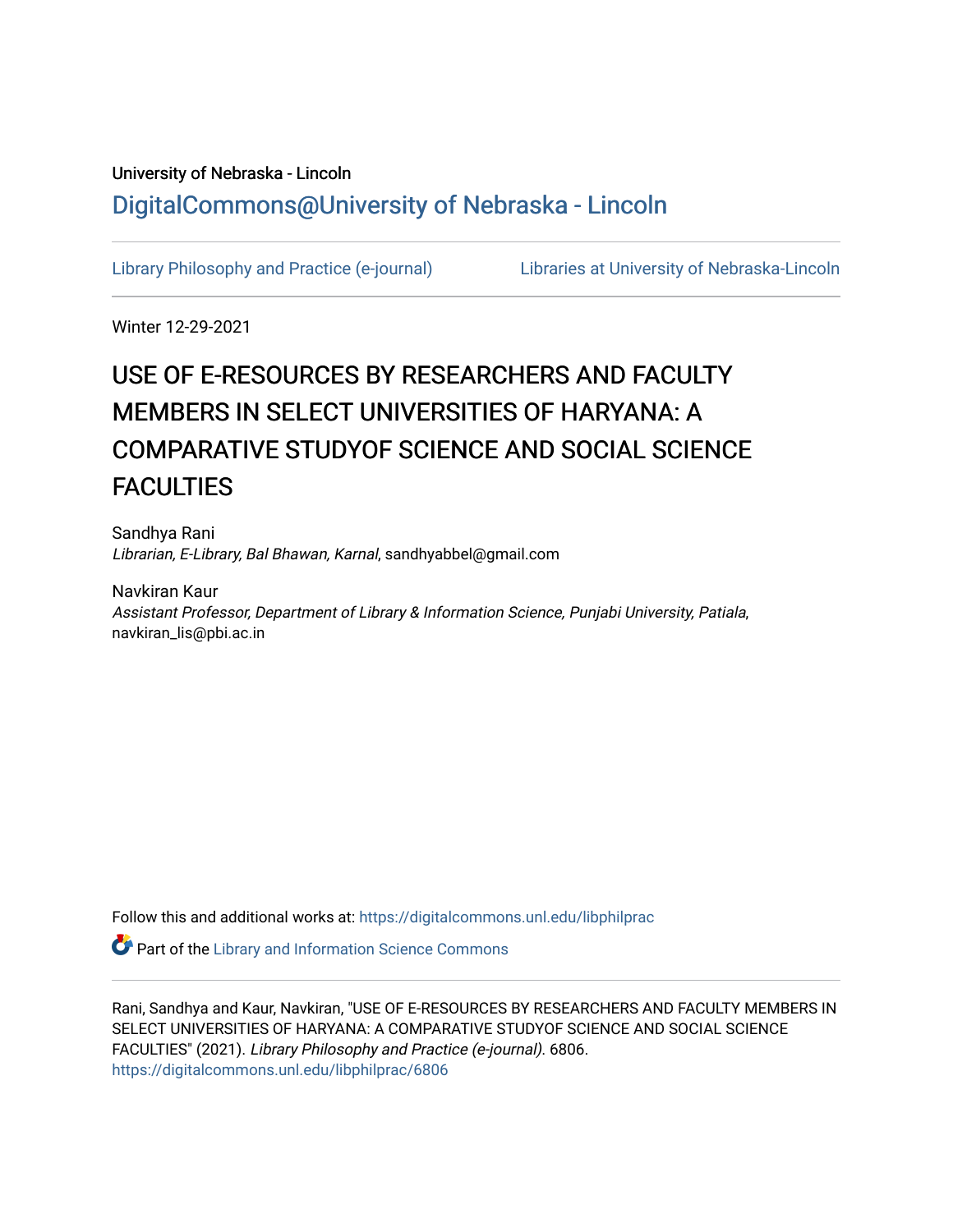# **USE OF E-RESOURCES BY RESEARCHERS AND FACULTY MEMBERS IN SELECT UNIVERSITIES OF HARYANA: A COMPARATIVE STUDYOF SCIENCE AND SOCIAL SCIENCE FACULTIES**

#### **Sandhya Rani**

Librarian, E-Library, Bal Bhawan, Karnal & Researcher, Department of Library& Information Science, Punjabi University, Patiala Email:sandhyabbel@gmail.com

#### **Dr. Navkiran Kaur**

Assistant Professor, Department of Library & Information Science, Punjabi University, Patiala Email: navkiran\_lis@pbi.ac.in

# **ABSTRACT**

E-resources rose in significance throughout the world during COVID-19 pandemic as these were used extensively in teaching, learning and research. Present study was conducted to know about the awareness and use of e-resources by the researchers and faculty members of science and social science faculties in three universities of Haryana, their purpose of using e-resources, levels of satisfaction and problems faced by them. This study is based on primary data collected from the faculty members and researchers using a self-designed questionnaire. It was found that all respondents were aware about e-resources and majority of respondents were using e-resources. The respondents of science faculty were using e-resources more as compared social science faculty. The respondents of science faculty are more satisfied with regard to e-standards/e-patents, subject specific portals and Anti-plagiarism software as compared to social science faculty. The respondents of social science faculty are facing more problems as compared to science faculty.

**KEYWORDS:** E-resources, Faculty Members, Researchers, Science, Social Science, State Universities, Haryana

#### **INTRODUCTION**

E-resources particularly rose in their significance throughout the world during COVID-19 pandemic as these became the medium of disseminating information during lockdown period. We all require information for our day to day activities, and the e-resources play very important role in providing the required information quickly to their users. Any academic institution dealing with primary, secondary or higher education acting as a hub of learning, teaching and research activities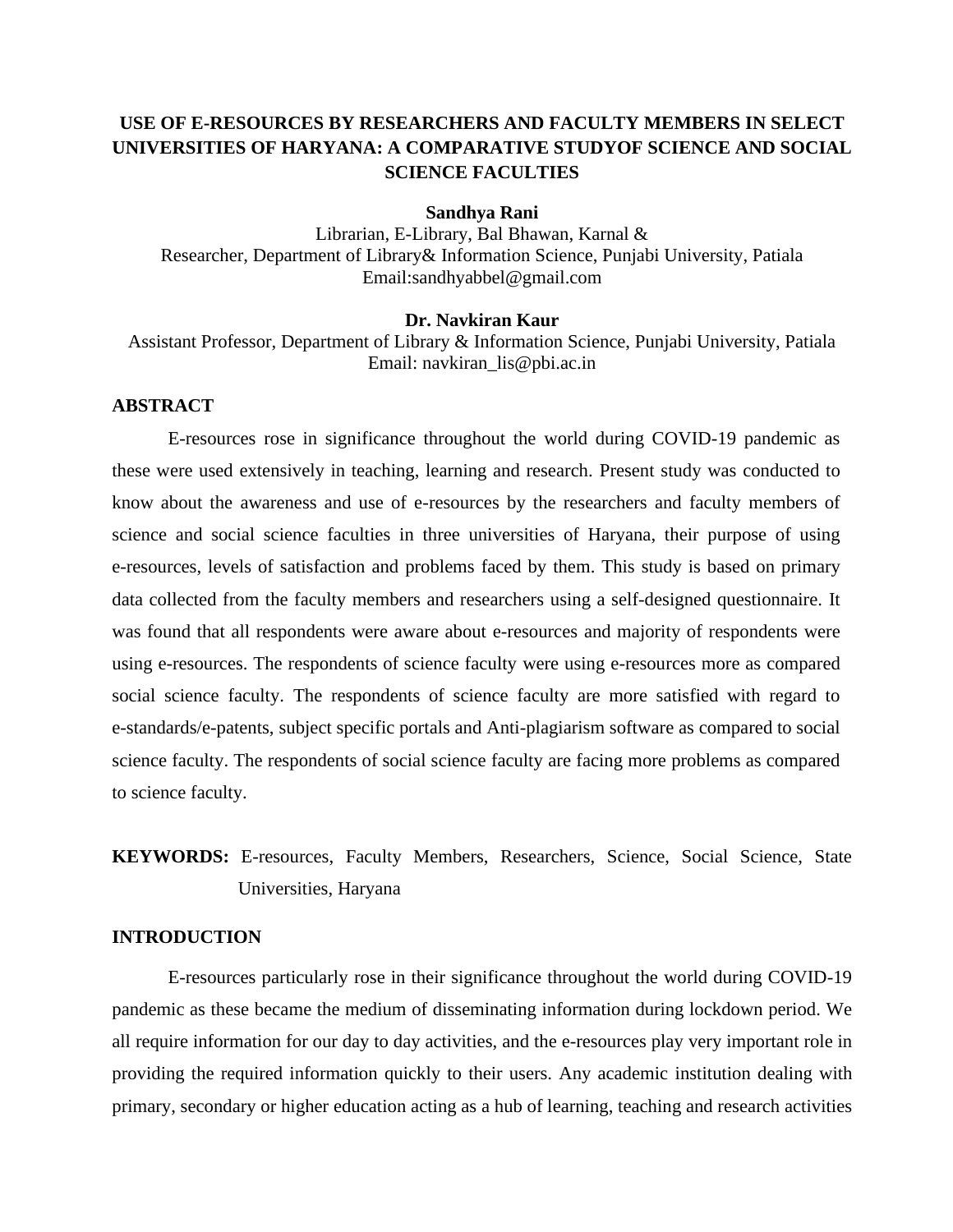where students, researchers, faculty are the information seekers, can explore the potential of these resources. Since, faculty members and researchers both are involved in research and teaching so, a need was felt to conduct a study on awareness and use of e-resources by these two academic communities and make a comparison among science and social science faculties.

#### **REVIEW OF SELECT LITERATURE**

The studies related to use of electronic resources by the faculty members, research scholars, PG students/UG students, etc. conducted from 2012 to 2021 were reviewed and these are discussed below:

**Thanuskodi (2012)** conducted a survey on use of e-resources by the students and researchers of Faculty of Arts, Annamalai University and found that the majority of users were aware about the e-resources. 76.66% used e-resources for writing papers. It was also found that majority of respondents were not satisfied with availability of e-resources in their respective subject. The study concluded that the library can take initiatives to organize orientation programmes and user awareness programme in this area. **Ivwighreghweta and Oyeniran (2013)**  discussed in their study on "usage and awareness of e-resources by lecturers in two selected Nigerian Universities" that majority of the respondents (88%) were aware of e-resources. It was found that 90% respondents used e-resources whereas 10% respondents reported that they don't use these. Most of the respondents (47%) said that their main purpose of using e-resources is for research work. It was also found that 61% respondents reported that they are fully satisfied with the e-resources available in the university. **Jomy Jose (2014)** examined the use of electronic resources by the students of Mahatma Gandhi University, Kottayam, Kerala using survey method. Total 600 questionnaires were distributed to collect the primary data and 584 questionnaires were received. It was found that online databases (35.10%) and UGC-INFONET (25.34%) are the major sources of e-resources whereas Directory of Open Access Journals comes in third position (15.58%). The study also found that 35.10% respondents said that their main purpose of using e-resources was doing research work. 32.53% were very satisfied about the available e-resources and 48.63% were satisfied whereas 18.84% of respondents were not satisfied about the currently available e-resources.

**Das (2015)** used survey method in his study on "use of e-resources and services by research scholars at Siksha O Anusandhan University, Bhubaneswar and total 120 questionnaires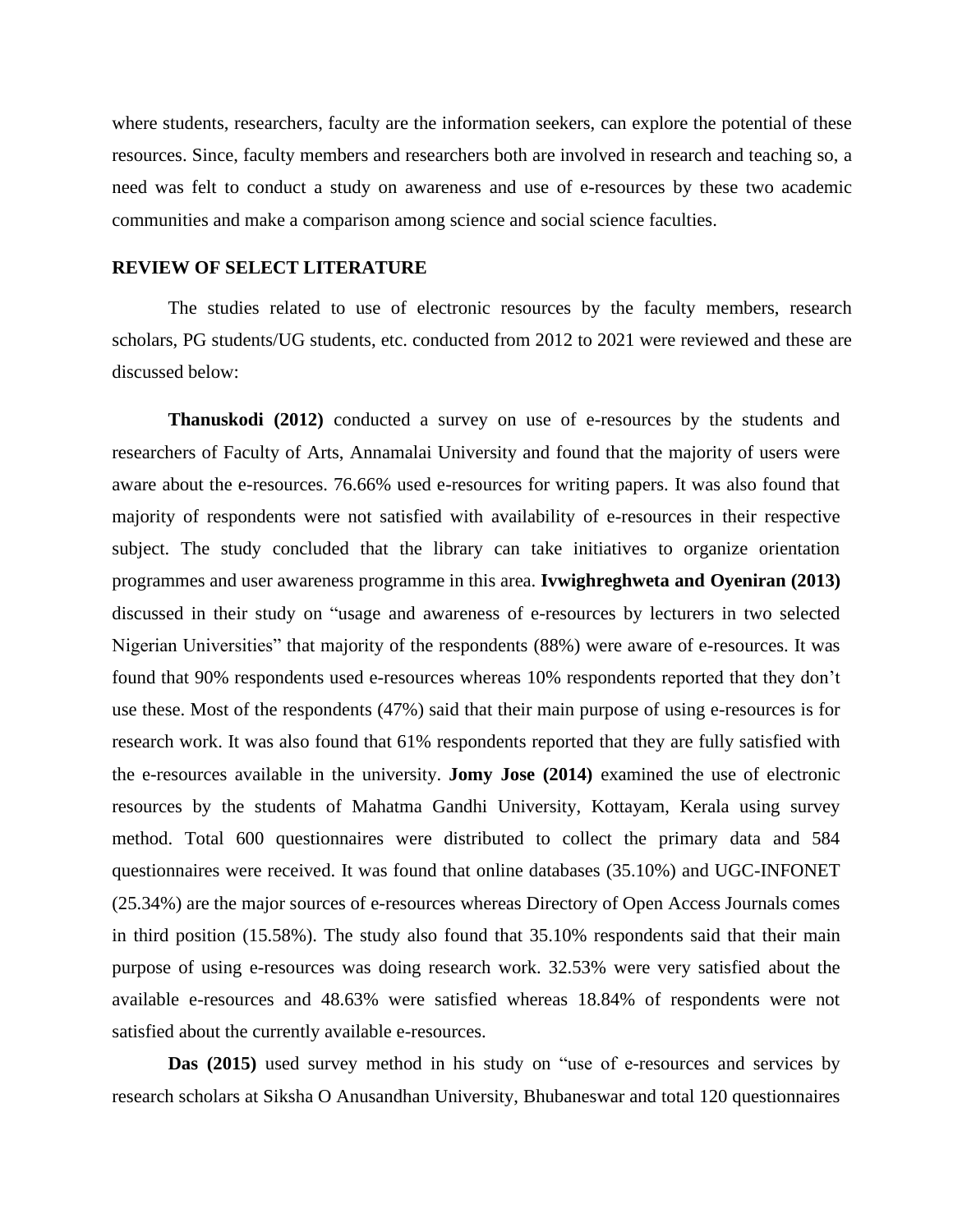were distributed to the regular & part-time research scholars and 89 questionnaires were collected. After analysis the data, it was found that 44% research scholars visit the library daily. 94% respondents used Internet and 87% respondents used the online information daily as compared to other sources. The study further concluded that orientation programmes for research scholars should be conducted for introducing various kinds of e-resources useful to their research work. **Thanuskodi (2016)** studied the awareness and use of e-resources among Social Scientists of Alagappa University and its affiliated colleges. He found that majority of the respondents (60.25%) visited the library on daily basis. It was also found that the main purpose of respondent to visit the library was exam preparation while research and recreation were the other reasons. Most of the respondents were aware about e-resources but they do not know all its techniques and applications. Therefore, that study suggested that for this purpose, there is need for effective user education, to develop awareness and knowledge of the social scientists regarding use of eresources. **Sharma (2018)** in his study on "use of e-resources by the faculty members and students: A study of Swami Shraddhanand College, University of Delhi" found that majority of respondents i.e. 87.77% were aware about e-resources and 12.22% were not aware. 76.66% respondent reported that their main purpose to use e-recourses was writing papers followed by 62.22% respondents who used e-resources for their course work, 51.66% respondents used eresources for research work and 45% respondents used e-resources for updating their subject knowledge. 36.11% respondents admitted that they faced problems related to getting relevant information followed by 17.77% respondents found the process time consuming and 16.11% respondents complained of slow Internet speed. 50.56% were highly satisfied with the infrastructure provided by the library for accessing e-resources at different levels and 10% of respondents were not satisfied in this regard.

**Siwach and Malik (2019)** jointly conducted a study on "use of electronic resources by Science Faculty and researchers in selected North Indian Universities" and found that e-journals were used by maximum respondents. The study revealed that Google was the main search engine to search electronic resources which was used by the respondents. 67.81% respondents strongly agreed that their important purpose of using e-resources was to update knowledge. The major problems faced by the respondent while using e-resources was that they were not able to access e-resources from home. The study suggested that the university libraries should focus more on promoting e-resources using traditional as well as new methods. **Ansari (2020)** found in his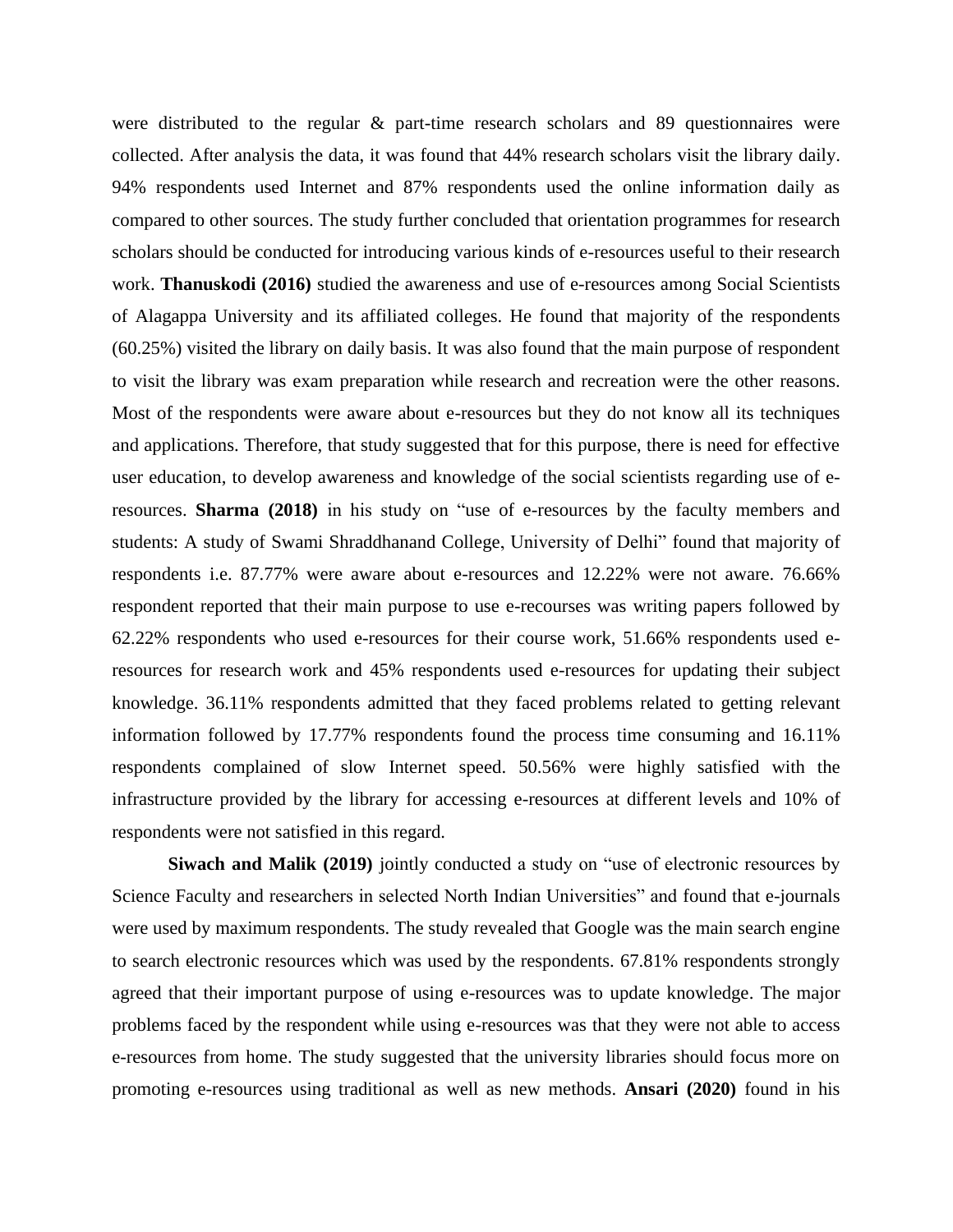study on "use and awareness of e-resources among research scholars of Literature subjects in Banaras Hindu University" that most of the respondents were aware of the features of eresources and majority of respondents were using e-resources daily. The main purpose of the respondents for using e-resources was getting help in their studies and research. Lack of technical knowledge is the biggest problem which was faced by most of the respondents. The study recommended that the libraries should improve the facilities and services for their users. The libraries must focus on acquiring more online resources for the maximum number of users. A single window should also be developed to find the required content at a single click. The library should also make a helpline desk to solve issues related to e-resources. **Bhanu Partap and Ranga (2021)** conducted a study on "awareness and use of e-resources at Chandigarh College of Architecture, Chandigarh, India: A study". Total 150 questionnaires were distributed and 127 questionnaires were received back by respondents. More than 90% respondents were aware about the use of e-resources and using in their academic and research work. Majority of the respondents (95%) were satisfied with the use of e-resources. 55% respondents were facing the problems in downloading the e-contents and 49% respondents were facing the problems in searching the e-contents. The study concluded that trend or usage surveys must be conducted on regular basis in institutions to find lacunas so that improved services could be provided to the users and utmost users' satisfaction could be achieved.

On the basis of above review it was felt that a study needs to be conducted on the awareness and use of e-resources by researchers and faculty members of science and social science faculties.

#### **OBJECTIVES OF THE STUDY**

The present study was undertaken with the following objectives:

- 1. To study the awareness and use of e-resources by the researchers and faculty members of science and social science faculties.
- 2. To know the purpose of using e-resources by researchers and faculty members of science and social science faculties.
- 3. To know the satisfaction level of researchers and faculty members of science and social science faculties with regard to e-resources.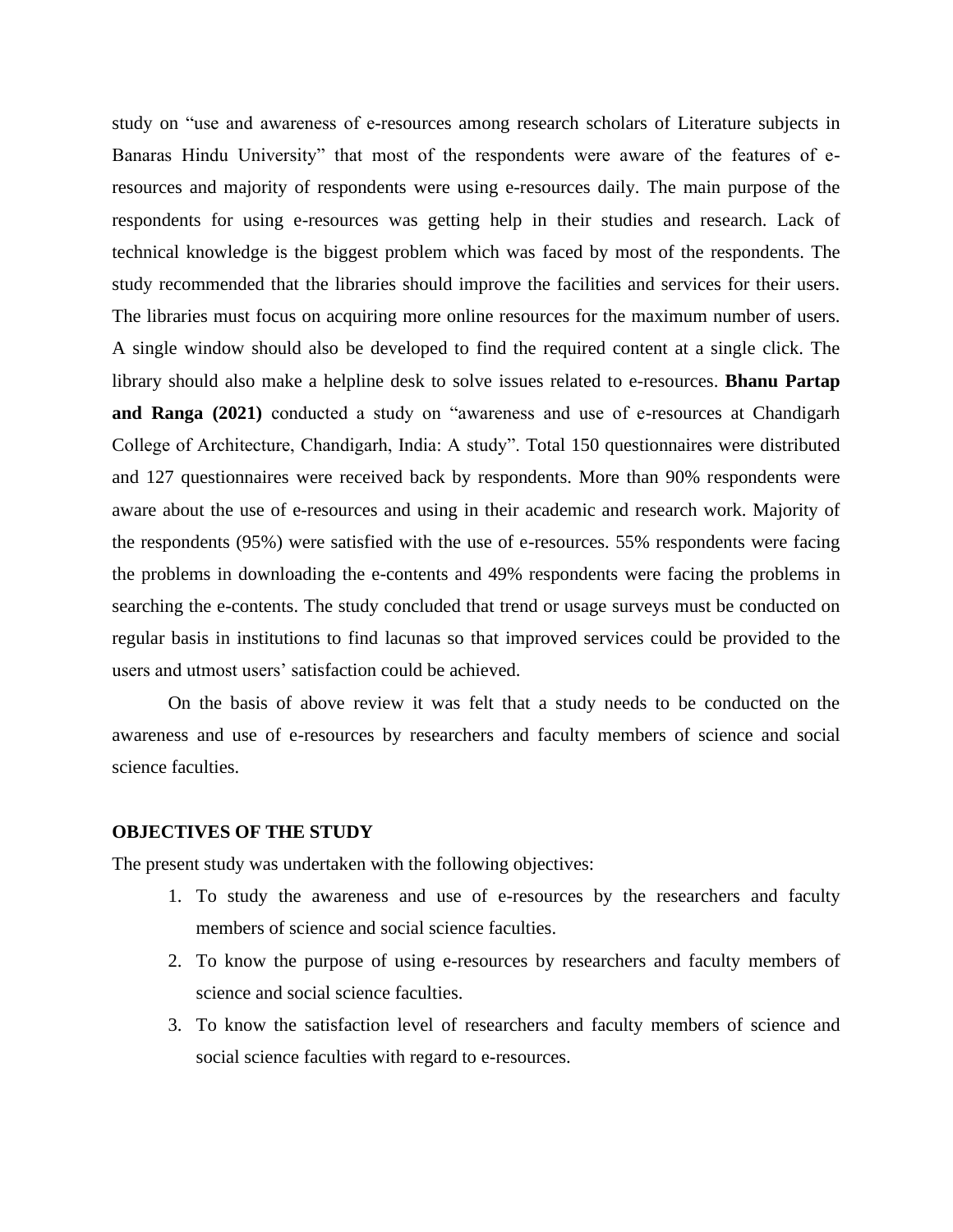4. To identify the problems faced by researchers and faculty members of science and social science faculties.

#### **SCOPE AND METHODOLOGY**

The present study is confined to three oldest and well-established multidisciplinary state universities of Haryana: Kurukshetra University, Kurukshetra, Maharshi Dayanand University, Rohtak and Chaudhary Devi Lal University, Sirsa. The total population of this study was 1252, out of which 516 respondents were from science faculty including departments of Physics, Chemistry, Mathematics, Energy and Environment Sciences, Computer Science and Food Science & Technology, and 736 respondents were from the departments of Economics, Public Administration, Education, Commerce, Management Studies and Mass Communication under social science faculty.

The stratified random sampling technique was used for the present study for collecting data from the respondents and the estimated sample was 576. A well structured questionnaire was designed and distributed among 576 respondents with 219 from Kurukshetra University, 252 from Maharshi Dayanand University and 105 from Chaudhary Devi Lal University. The questionnaires were administered personally, by post, e-mails, Google forms and through WhatsApp. Out of these 576 questionnaires, 542 were received back. Finally, 500 questionnaires were found valid for the study. The details of valid questionnaires which were considered for the study is reproduced in Table 1:

| Faculty | <b>Departments</b>                   | <b>Faculty</b><br><b>Members</b><br>$N(\%)$ | <b>Researchers</b><br>N(%) | <b>Total</b><br>N(%) |
|---------|--------------------------------------|---------------------------------------------|----------------------------|----------------------|
|         | Physics                              | 9(1.80)                                     | 25(5.00)                   | 34(6.80)             |
|         | Chemistry                            | 15(3.00)                                    | 38 (7.60)                  | 53 (10.60)           |
|         | <b>Mathematics</b>                   | 14(2.80)                                    | 29(5.80)                   | 43(8.60)             |
| Science | Computer<br>Science                  | 14(2.80)                                    | 28(5.60)                   | 42 (8.40)            |
|         | Energy and<br>Environment<br>Science | 7(1.40)                                     | 17(3.40)                   | 24(4.80)             |

**Table 1: Department wise Valid Responses received from Respondents**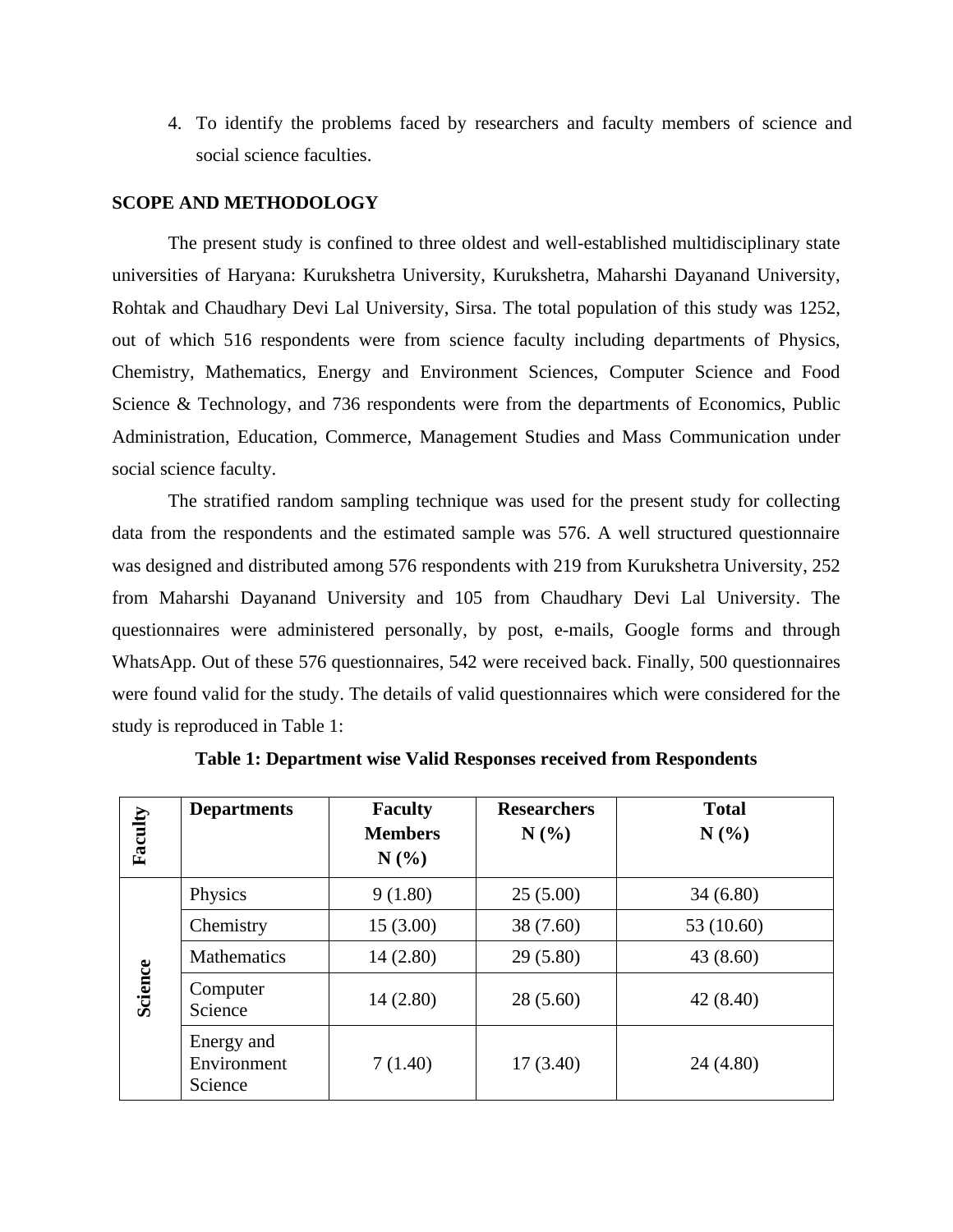|                       | Food Science                      | 2(0.40)     | 4(0.80)     | 6(1.20)<br>(2.20)                 |
|-----------------------|-----------------------------------|-------------|-------------|-----------------------------------|
|                       | and Technology<br>Home Science    | 1(0.20)     | 4(0.80)     | 5(1.00)                           |
|                       |                                   |             |             |                                   |
|                       | Economics                         | 12(2.40)    | 39 (7.80)   | 51(10.20)                         |
|                       | Public<br>Administration          | 6(1.20)     | 23(4.60)    | 29(5.80)                          |
|                       | Education                         | 9(1.80)     | 37 (7.40)   | 46(9.20)                          |
|                       | Commerce                          | 13(2.60)    | 43 (8.60)   | 56 (11.20)                        |
| <b>Social Science</b> | Management<br><b>Studies</b>      | 15(3.00)    | 61 (12.20)  | 76 (15.20)<br>(18.00)<br>14(2.80) |
|                       | <b>Business</b><br>Administration | 6(1.20)     | 8(1.60)     |                                   |
|                       | <b>Mass</b><br>Communication      | 6(1.20)     | 15(3.00)    | 21 (4.20)                         |
| <b>Total</b>          |                                   | 129 (25.80) | 371 (74.20) | 500 (100.00)                      |

Table 1 shows the department wise valid responses received from the respondents. From the science faculty, maximum number of questionnaires were received from Chemistry department i.e. 10.60% followed by Mathematics with 8.60%, Computer Science with 8.40%, Physics with 6.80%, Energy & Environmental Science with 4.80% and Food Science and Technology (Home Science in KUK) with 2.20%.

Among the social science faculty, maximum numbers of questionnaires (18.00%) were received from Management Studies and Business Administration, Commerce with 11.20%, followed by Economics with 10.20%, Education with 9.20%, Public Administration with 5.80% and Mass Communication with 4.20%.

#### **DATA ANALYSISAND INTERPETATIONS**

Data collected from the respondents using questionnaire was analyzed through descriptive statistics with the help of SPSS 23<sup>rd</sup> edition and MS Excel using appropriate statistical techniques viz. Percentage, Mean, Standard Deviation, t-test, etc. The collected data is presented in tables and discussed below: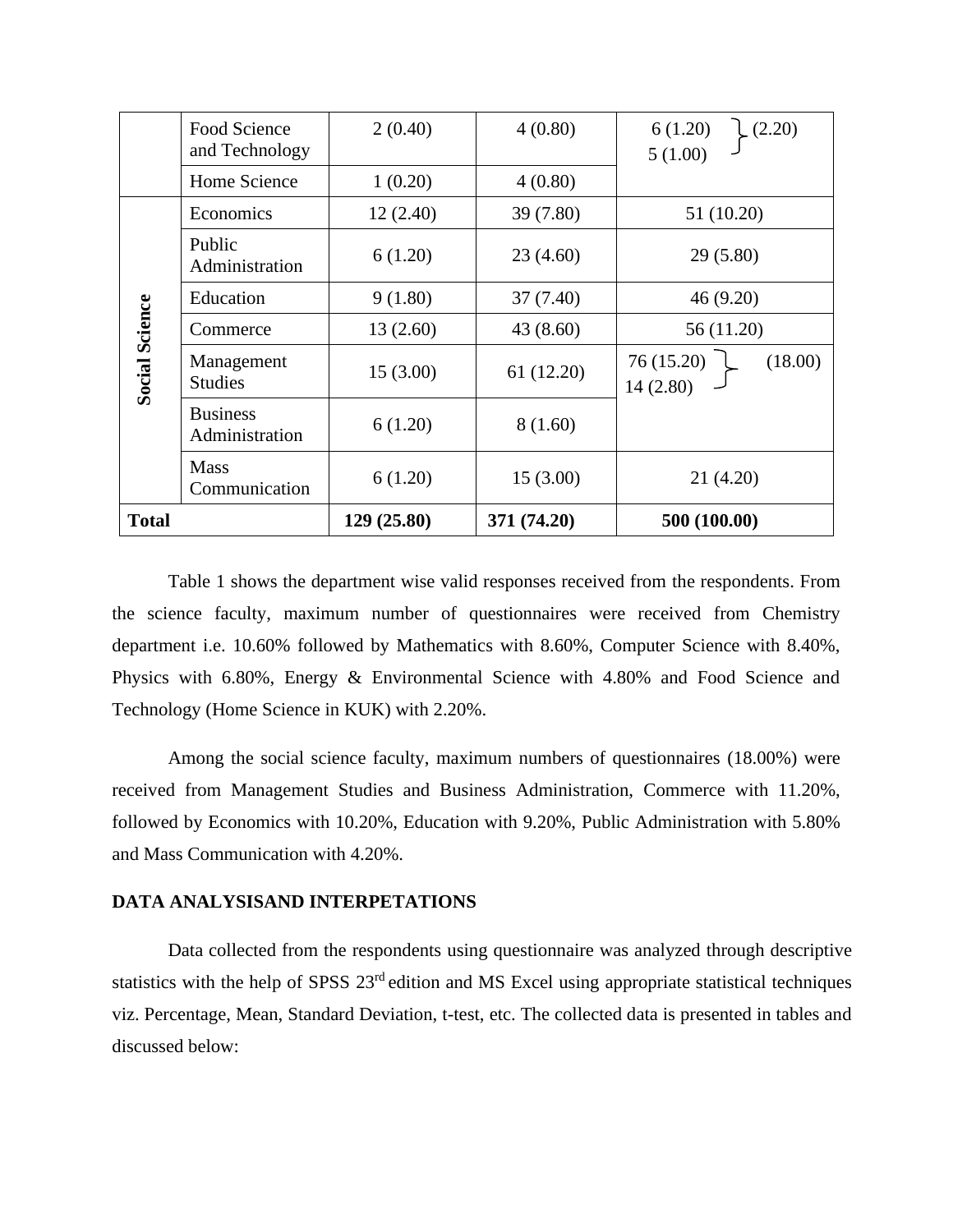| <b>Frequency</b> | <b>Faculty Members</b><br>N(%) | <b>Researchers</b><br>$N(\%)$ | <b>Total</b><br>$N(\%)$ |
|------------------|--------------------------------|-------------------------------|-------------------------|
| Never            | 1(0.20)                        | 2(0.40)                       | 3(0.60)                 |
| Rarely           | 25(5.00)                       | 43 (8.60)                     | 68 (13.60)              |
| Monthly          | 40(8.00)                       | 55 (11.00)                    | 95 (19.00)              |
| Fortnightly      | 21 (4.20)                      | 17(3.40)                      | 38 (7.60)               |
| Twice a week     | 32(6.40)                       | 167 (33.40)                   | 199 (39.80)             |
| Daily            | 10(2.00)                       | 87 (17.40)                    | 97 (19.40)              |
| <b>Total</b>     | 129 (25.80)                    | 371 (74.20)                   | 500 (100.00)            |

**Table 2: Frequency of Visiting the Library**



**Figure 1: Frequency of Visiting the Library**

Table 2 and Figure 1 shows that 39.80% respondents visit the library twice a week, followed by daily and monthly visitors being 19.40% and 19% respectively. The next proportion belongs to 13.60% respondents who visit the library rarely, followed by 7.60% respondents who visit library fortnightly. Only 0.60% respondents recorded that they never visit the library. It shows that respondents are very much connected to the library.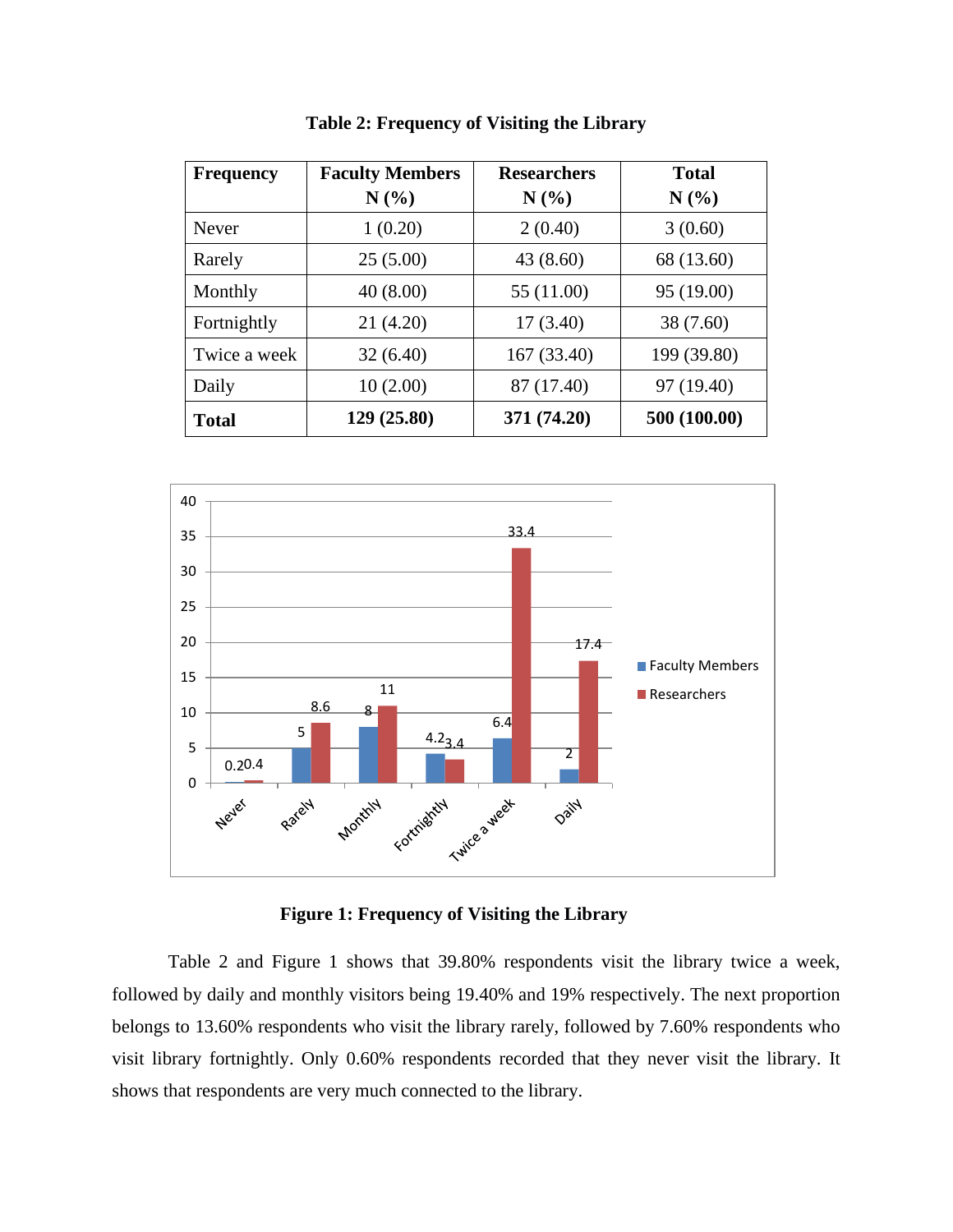| <b>Purposes</b>               | <b>Stream</b>                 | N   | <b>Mean</b> | Std.<br><b>Deviation</b> | t        | Sig. (2-<br>tailed) |
|-------------------------------|-------------------------------|-----|-------------|--------------------------|----------|---------------------|
| To borrow reading             | <b>Science Faculty</b>        | 207 | 1.88        | 1.132                    | .259     | .796                |
| material                      | <b>Social Science Faculty</b> | 293 | 1.85        | 1.086                    |          |                     |
| To consult                    | <b>Science Faculty</b>        | 207 | 2.59        | 1.351                    |          |                     |
| periodicals                   | Social Science Faculty        | 293 | 2.20        | 1.122                    | 3.466    | .001                |
| For accessing e-<br>resources | <b>Science Faculty</b>        | 207 | 1.46        | .928                     | $-1.119$ | .264                |
|                               | <b>Social Science Faculty</b> | 293 | 1.56        | 1.089                    |          |                     |
| For consulting                | <b>Science Faculty</b>        | 207 | 3.19        | 1.595                    |          | .219                |
| reference sources             | Social Science Faculty        | 293 | 3.01        | 1.667                    | 1.231    |                     |
| To read                       | <b>Science Faculty</b>        | 207 | 3.60        | 1.803                    |          | .001                |
| newspaper/magazine            | Social Science Faculty        | 293 | 3.11        | 1.594                    | 3.259    |                     |
| For accessing the             | <b>Science Faculty</b>        | 207 | 4.29        | 1.974                    |          | .012                |
| Internet                      | Social Science Faculty        | 293 | 3.83        | 2.040                    | 2.527    |                     |

**Table 3: t-test for Purpose of Visiting the Library**

Table 3 shows that respondents of science faculty and social science faculty have no significant difference regarding purpose of visiting the library as they visit library to borrow reading material, for accessing e-resources and for consulting reference sources because the p-value of t-test is more than the critical value i.e. 0.05 in each case but the respondents of science faculty are visiting the library more for the purposes like consulting periodicals, reading newspaper/magazine and accessing the Internet as compared to the respondents of social science faculty.

| Table 4: Awareness about E-Resources among the Respondents |  |
|------------------------------------------------------------|--|
|                                                            |  |

| <b>Awareness</b> | <b>Faculty Members</b> | <b>Researchers</b> | <b>Total</b> |
|------------------|------------------------|--------------------|--------------|
|                  | N(%                    | N(%)               | N(%)         |
| Aware            | 129(25.80)             | 371 (74.20)        | 500 (100.00) |
| Not Aware        | 0(0.00)                | 0(0.00)            | 0(0.00)      |
| <b>Total</b>     | 129 (25.80)            | 371(74.20)         | 500 (100.00) |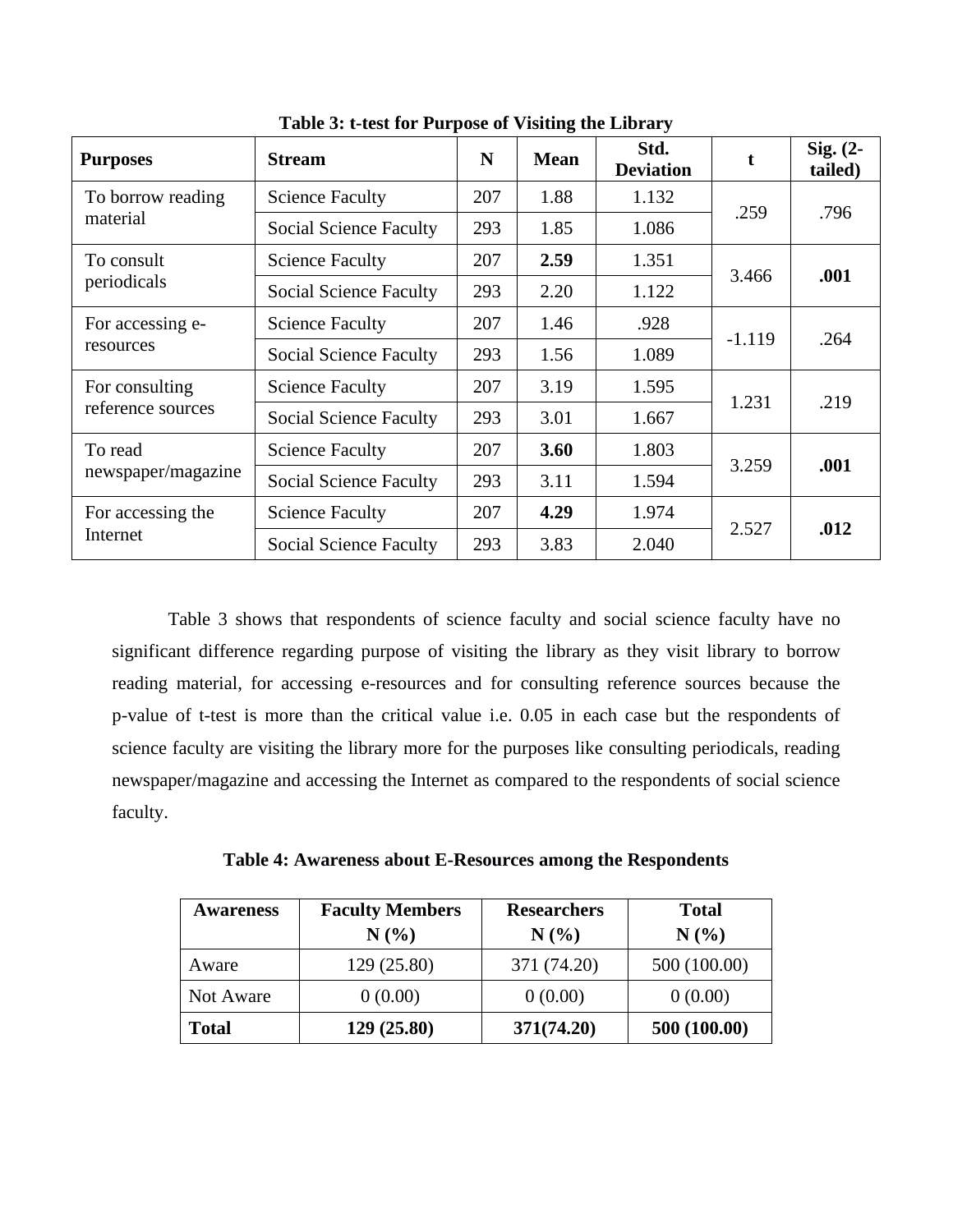The entire world faced pandemic of COVID-19, and in these turbulent times e-resources had played an important role because in the lockdown all the necessary information and other teaching work was done through electronic resources only. Table 4 shows that all the faculty members and researchers covered under the study are aware about the electronic resources.

| <b>Responses</b> | <b>Faculty Members</b><br>N(%) | <b>Researchers</b><br>N(%) | <b>Total</b><br>N(%) |
|------------------|--------------------------------|----------------------------|----------------------|
| Yes              | 128 (25.60)                    | 362 (72.40)                | 490 (98.00)          |
| N <sub>o</sub>   | 1(0.20)                        | 9(1.80)                    | 10(2.00)             |
| <b>Total</b>     | 129(25.80)                     | 371(74.20)                 | 500 (100.00)         |

**Table 5: Use of E-Resources by the Respondents**



## **Figure 2: Use of E-Resources by the Respondents**

The respondents were asked about the use of e-resources and Table 5 and Figure 2 shows that majority of respondents (98%) use e-resources whereas only 2.00% reported not using the e-resources.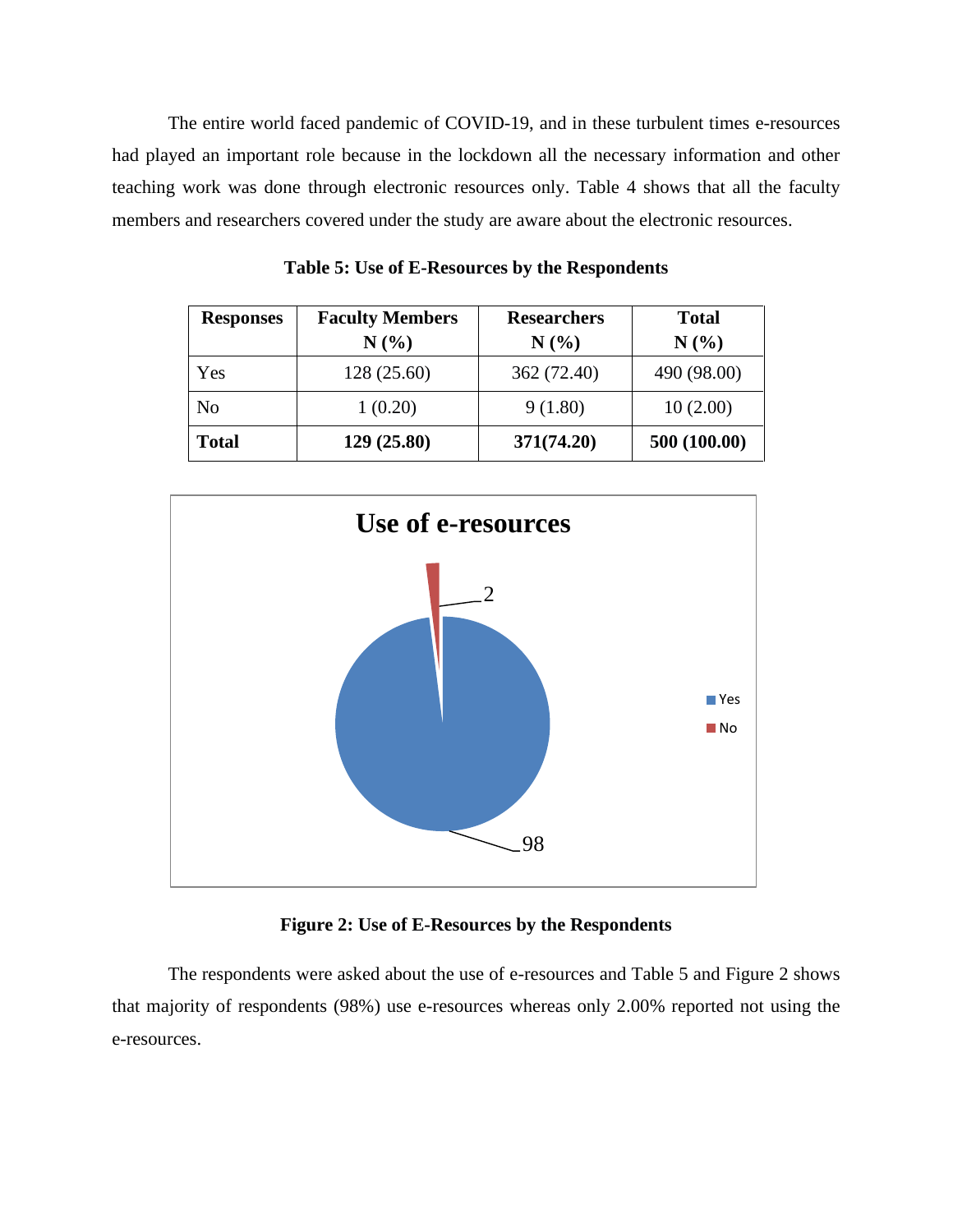| <b>Purposes</b>      | <b>Stream</b>                 | N   | <b>Mean</b> | Std.<br><b>Deviation</b> |       | $Sig. (2-$<br>tailed) |
|----------------------|-------------------------------|-----|-------------|--------------------------|-------|-----------------------|
| For general          | <b>Science Faculty</b>        | 207 | 3.52        | 2.201                    | 2.818 | .005                  |
| reading              | <b>Social Science Faculty</b> | 293 | 2.97        | 2.130                    |       |                       |
| For updating         | <b>Science Faculty</b>        | 207 | 2.55        | 1.662                    |       |                       |
| subject<br>knowledge | Social Science Faculty        | 293 | 2.29        | 1.577                    | 1.770 | .077                  |
| For lecture          | <b>Science Faculty</b>        | 207 | 4.00        | 2.246                    | 3.705 | .000                  |
| preparation          | <b>Social Science Faculty</b> | 293 | 3.24        | 2.233                    |       |                       |
| For guiding          | <b>Science Faculty</b>        | 207 | 3.64        | 2.069                    | 3.121 | .002                  |
| research             | Social Science Faculty        | 293 | 3.06        | 2.029                    |       |                       |
| To carry out         | <b>Science Faculty</b>        | 207 | 4.08        | 2.107                    |       |                       |
| project work         | Social Science Faculty        | 293 | 3.25        | 1.952                    | 4.540 | .000                  |
| For writing          | <b>Science Faculty</b>        | 207 | 2.62        | 1.614                    | 2.740 | .006                  |
| research articles    | <b>Social Science Faculty</b> | 293 | 2.22        | 1.580                    |       |                       |
| For doing            | <b>Science Faculty</b>        | 207 | 1.76        | 1.625                    |       |                       |
| research             | Social Science Faculty        | 293 | 1.72        | 1.519                    | .294  | .769                  |

**Table 6: t-test for Purpose of Using E-Resources**

Table 6 found that respondents of science faculty and social science faculty have significant difference regarding their purpose of using e-resources because the p-value of t-test is less than the critical value i.e. 0.05 in each case except for updating subject knowledge and for doing research. The respondents of science faculty are using e-resources more for general reading, for lecture preparation, for guiding research, to carry out project work and for writing research articles as compared to the respondents of social science faculty.

**Table 7: t-test for Use of E-Resources** 

| <b>E-Resources</b> | <b>Stream</b>                 | N   | <b>Mean</b> | Std.<br><b>Deviation</b> |               | Sig. $(2-$<br>tailed) |
|--------------------|-------------------------------|-----|-------------|--------------------------|---------------|-----------------------|
| E-journals         | <b>Science Faculty</b>        | 207 | 5.18        | 1.129                    | 1.468<br>.143 |                       |
|                    | Social Science Faculty        | 293 | 5.02        | 1.227                    |               |                       |
| E-books            | <b>Science Faculty</b>        | 207 | 4.84        | 1.273                    |               | .813                  |
|                    | <b>Social Science Faculty</b> | 293 | 4.81        | 1.343                    | .237          |                       |
| E-theses/E-        | <b>Science Faculty</b>        | 207 | 4.23        | 1.604                    | $-2.346$      | .019                  |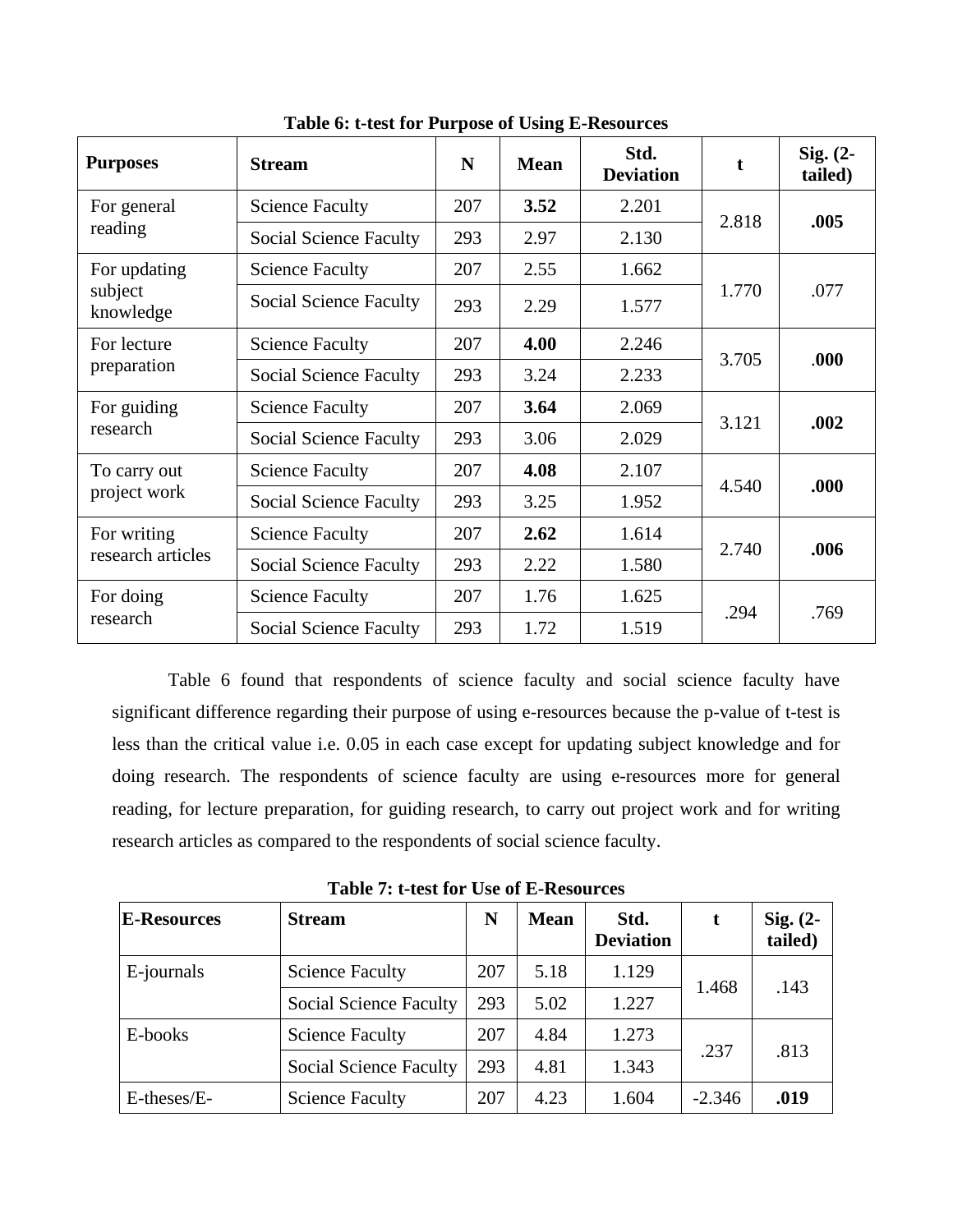| dissertations           | <b>Social Science Faculty</b> | 293 | 4.54 | 1.388 |          |      |
|-------------------------|-------------------------------|-----|------|-------|----------|------|
| E-magazines             | <b>Science Faculty</b>        | 207 | 4.22 | 1.703 |          | .018 |
|                         | <b>Social Science Faculty</b> | 293 | 4.55 | 1.422 | $-2.368$ |      |
| E-newspapers            | <b>Science Faculty</b>        | 207 | 4.57 | 1.788 | $-2.392$ | .017 |
|                         | <b>Social Science Faculty</b> | 293 | 4.91 | 1.470 |          |      |
| E-standards/E-          | <b>Science Faculty</b>        | 207 | 3.46 | 1.740 | .167     | .868 |
| patents                 | <b>Social Science Faculty</b> | 293 | 3.44 | 1.802 |          |      |
| E-newsletters           | <b>Science Faculty</b>        | 207 | 3.48 | 1.792 |          | .144 |
|                         | <b>Social Science Faculty</b> | 293 | 3.72 | 1.780 | $-1.463$ |      |
| E-databases             | <b>Science Faculty</b>        | 207 | 3.61 | 1.728 | $-.137$  | .891 |
| (Bibliographic)         | <b>Social Science Faculty</b> | 293 | 3.63 | 1.694 |          |      |
| Full text databases     | <b>Science Faculty</b>        | 207 | 3.59 | 1.718 | .210     | .833 |
|                         | <b>Social Science Faculty</b> | 293 | 3.56 | 1.738 |          |      |
| CD ROMs/DVDs            | <b>Science Faculty</b>        | 207 | 2.79 | 1.556 |          | .515 |
|                         | <b>Social Science Faculty</b> | 293 | 2.88 | 1.686 | $-.651$  |      |
| <b>Subject Specific</b> | <b>Science Faculty</b>        | 207 | 4.14 | 1.740 | .188     |      |
| Portals                 | <b>Social Science Faculty</b> | 293 | 4.12 | 1.666 |          | .851 |
| Anti-plagiarism         | <b>Science Faculty</b>        | 207 | 3.01 | 1.637 | $-.277$  | .782 |
| Software                | <b>Social Science Faculty</b> | 293 | 3.05 | 1.658 |          |      |
| <b>Search Engines</b>   | <b>Science Faculty</b>        | 207 | 5.64 | .994  | 1.605    | .109 |
| like Google             | <b>Social Science Faculty</b> | 293 | 5.48 | 1.143 |          |      |
| Institutional/Digital   | <b>Science Faculty</b>        | 207 | 3.97 | 1.790 | $-.141$  | .888 |
| Repository              | <b>Social Science Faculty</b> | 293 | 3.99 | 1.680 |          |      |
| Library                 | <b>Science Faculty</b>        | 207 | 3.42 | 1.768 |          | .416 |
| OPAC/Web-OPAC           | <b>Social Science Faculty</b> | 293 | 3.55 | 1.764 | $-.815$  |      |

Table 7 shows that respondents of science faculty and social science faculty have no significant difference regarding the use of various e-resources like e-journals, e-books, e-standards/e-patents, e-newsletters, e-databases (Bibliographic), full text databases, CD ROMs/DVDs, subject specific portals, Anti-plagiarism software, search engines like Google, institutional/digital repository, library OPAC/Web-OPAC because the p-value of t-test is more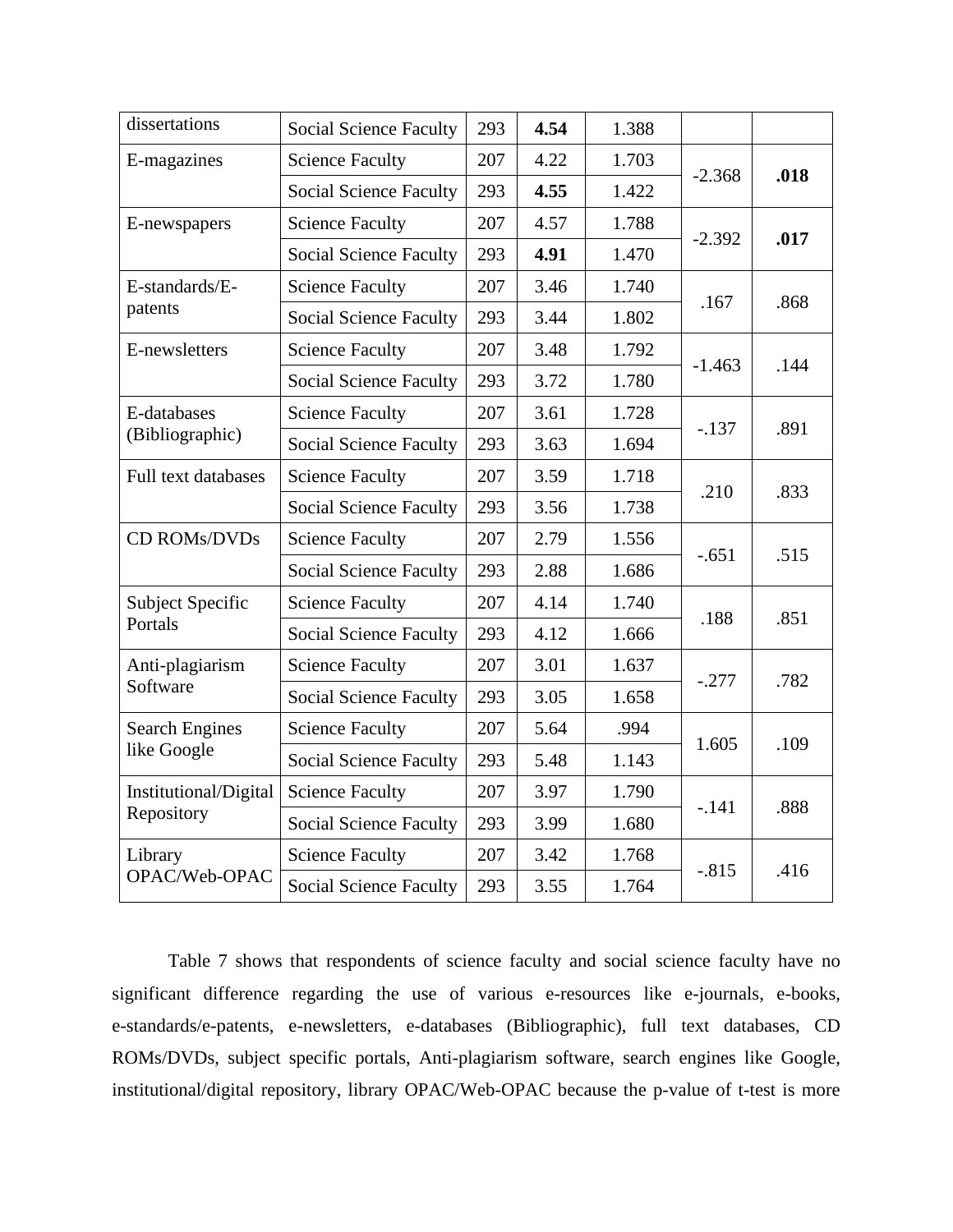than the critical value i.e. 0.05 in each. But the respondents of social science faculty are more frequently using e-theses/e-dissertations, e-magazines and e-newspapers as compared to the respondents of science faculty.

| <b>E-Resources</b>    | <b>Stream</b>                 | N   | <b>Mean</b> | Std.<br><b>Deviation</b> | $\mathbf t$ | Sig. $(2-$<br>tailed) |
|-----------------------|-------------------------------|-----|-------------|--------------------------|-------------|-----------------------|
|                       | <b>Science Faculty</b>        | 207 | 4.63        | .531                     | 1.348       |                       |
| E-journals            | <b>Social Science Faculty</b> | 293 | 4.57        | .549                     |             | .178                  |
| E-books               | <b>Science Faculty</b>        | 207 | 4.49        | .630                     | 1.669       | .096                  |
|                       | <b>Social Science Faculty</b> | 293 | 4.39        | .630                     |             |                       |
| E-theses/E-           | <b>Science Faculty</b>        | 207 | 4.37        | .724                     |             | .549                  |
| dissertations         | <b>Social Science Faculty</b> | 293 | 4.33        | .728                     | .599        |                       |
|                       | <b>Science Faculty</b>        | 207 | 4.24        | .768                     |             | .504                  |
| E-magazines           | Social Science Faculty        | 293 | 4.19        | .739                     | .669        |                       |
|                       | <b>Science Faculty</b>        | 207 | 4.27        | .779                     | $-.426$     | .671                  |
| E-newspapers          | <b>Social Science Faculty</b> | 293 | 4.30        | .767                     |             |                       |
| E-standards/E-        | <b>Science Faculty</b>        | 207 | 3.99        | .753                     | 2.636       | .009                  |
| patents               | <b>Social Science Faculty</b> | 293 | 3.80        | .823                     |             |                       |
| E-newsletters         | <b>Science Faculty</b>        | 207 | 3.93        | .757                     | $-.202$     | .840                  |
|                       | <b>Social Science Faculty</b> | 293 | 3.94        | .807                     |             |                       |
| E-databases           | <b>Science Faculty</b>        | 207 | 3.97        | .717                     |             | .089                  |
| (Bibliographic)       | <b>Social Science Faculty</b> | 293 | 3.85        | .791                     | 1.704       |                       |
| Full text databases   | <b>Science Faculty</b>        | 207 | 4.01        | .721                     | .980        | .327                  |
|                       | <b>Social Science Faculty</b> | 293 | 3.95        | .750                     |             |                       |
| CD ROMs/DVDs          | <b>Science Faculty</b>        | 207 | 3.78        | .773                     | 1.105       | .270                  |
|                       | <b>Social Science Faculty</b> | 293 | 3.70        | .918                     |             |                       |
| Subject Specific      | <b>Science Faculty</b>        | 207 | 4.23        | .771                     | 2.511       | .012                  |
| Portals               | <b>Social Science Faculty</b> | 293 | 4.04        | .847                     |             |                       |
| Anti-plagiarism       | <b>Science Faculty</b>        | 207 | 4.22        | .800                     |             | .000                  |
| Software              | <b>Social Science Faculty</b> | 293 | 3.94        | .942                     | 3.527       |                       |
| <b>Search Engines</b> | <b>Science Faculty</b>        | 207 | 4.65        | .553                     | 1.954       | .051                  |

**Table 8: t-test for Satisfaction Level regarding E-Resources**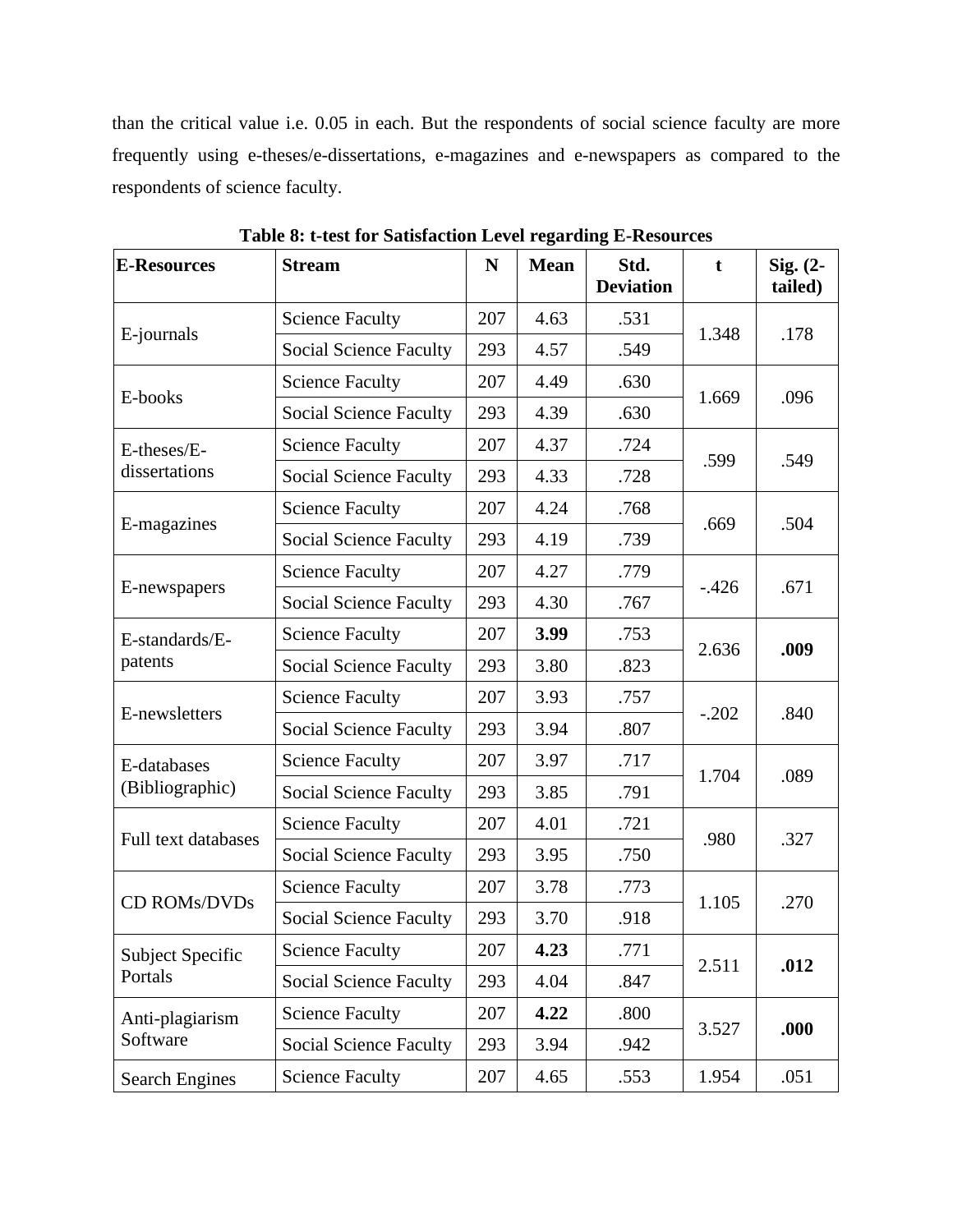| like Google                         | <b>Social Science Faculty</b> | 293 | 4.54 | .689 |       |      |
|-------------------------------------|-------------------------------|-----|------|------|-------|------|
| Institutional/Digital<br>Repository | <b>Science Faculty</b>        | 207 | 4.10 | .707 |       | .027 |
|                                     | <b>Social Science Faculty</b> | 293 | 3.96 | .737 | 2.217 |      |
| Library OPAC                        | <b>Science Faculty</b>        | 207 | 3.95 | .644 | .593  | .554 |
|                                     | <b>Social Science Faculty</b> | 293 | 3.91 | .819 |       |      |
| Social Media Tools                  | <b>Science Faculty</b>        | 207 | 4.17 | .775 |       |      |
|                                     | <b>Social Science Faculty</b> | 292 | 4.12 | .811 | .700  | .485 |

Table 8 shows that there is no significant difference between the respondents of science faculty and social science faculty regarding satisfaction level with regard to e-journals, e-books, e-theses/e-dissertations, e-magazines, e-newspapers, e-newsletters, e-databases (Bibliographic), full text databases, CD ROMs/DVDs, search engines like Google, institutional/digital repository, library OPAC and social media tools because the p-value of t-test is more than the critical value i.e. 0.05 in each case but the respondents of science faculty are more satisfied with regard to estandards/e-patents, subject specific portals and anti-plagiarism software as compared to the respondents of social science faculty.

| <b>Problems</b>                                       | <b>Stream</b>                 | N   | <b>Mean</b> | Std.<br><b>Deviation</b> | t        | Sig. $(2-$<br>tailed) |
|-------------------------------------------------------|-------------------------------|-----|-------------|--------------------------|----------|-----------------------|
| Inadequate library<br>resources in your<br>subject    | <b>Science Faculty</b>        | 207 | 2.32        | 1.160                    |          |                       |
|                                                       | <b>Social Science Faculty</b> | 293 | 2.64        | 1.379                    | $-2.708$ | .007                  |
| Non-availability of<br>e-resources in your<br>subject | <b>Science Faculty</b>        | 207 | 2.14        | 1.059                    | $-2.920$ |                       |
|                                                       | <b>Social Science Faculty</b> | 293 | 2.45        | 1.264                    |          | .004                  |
| Inadequate library<br>infrastructure                  | <b>Science Faculty</b>        | 207 | 1.86        | 1.028                    | $-3.097$ | .002                  |
|                                                       | <b>Social Science Faculty</b> | 293 | 2.17        | 1.184                    |          |                       |
| Inadequate lab<br>infrastructure                      | <b>Science Faculty</b>        | 207 | 1.80        | .983                     | $-4.012$ | .000                  |
|                                                       | <b>Social Science Faculty</b> | 293 | 2.22        | 1.230                    |          |                       |
| Poor Internet<br>Connectivity                         | <b>Science Faculty</b>        | 207 | 2.12        | 1.075                    | $-3.884$ | .000                  |
|                                                       | <b>Social Science Faculty</b> | 293 | 2.54        | 1.275                    |          |                       |
| Lack of library<br>orientation                        | <b>Science Faculty</b>        | 207 | 1.98        | 1.026                    | $-3.435$ | .001                  |
|                                                       | <b>Social Science Faculty</b> | 293 | 2.35        | 1.333                    |          |                       |

**Table 9: t-test for Problems faced while Accessing Relevant Information**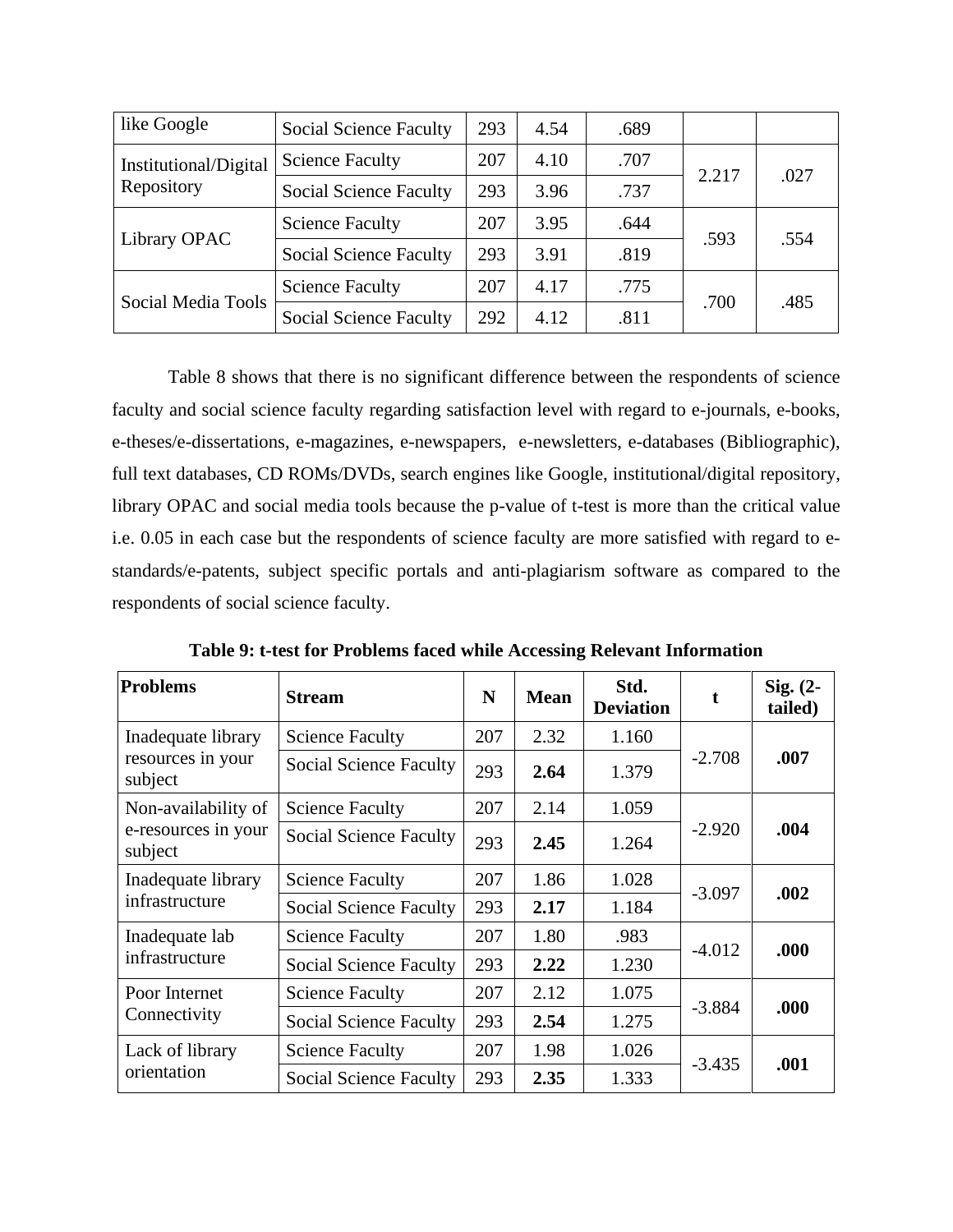| Information<br>scattered in too<br>many sources                          | <b>Science Faculty</b>        | 207 | 2.05 | 1.089 |          |      |
|--------------------------------------------------------------------------|-------------------------------|-----|------|-------|----------|------|
|                                                                          | <b>Social Science Faculty</b> | 293 | 2.41 | 1.229 | $-3.378$ | .001 |
| Lack of time for                                                         | <b>Science Faculty</b>        | 207 | 2.14 | .993  | $-2.815$ | .005 |
| searching                                                                | <b>Social Science Faculty</b> | 293 | 2.43 | 1.224 |          |      |
| Lack of knowledge<br>in using the library<br>catalogue/OPAC/<br>Web-OPAC | <b>Science Faculty</b>        | 207 | 1.98 | 1.021 |          |      |
|                                                                          | <b>Social Science Faculty</b> | 293 | 2.43 | 1.300 | $-4.193$ | .000 |
| Lack of ICT skills<br>in information<br>searching                        | <b>Science Faculty</b>        | 207 | 1.85 | 1.003 |          | .000 |
|                                                                          | <b>Social Science Faculty</b> | 293 | 2.22 | 1.230 | $-3.599$ |      |
| Strict library rules                                                     | <b>Science Faculty</b>        | 207 | 1.75 | .958  | $-4.213$ | .000 |
|                                                                          | <b>Social Science Faculty</b> | 293 | 2.19 | 1.264 |          |      |
| Lack of technical<br>support in library                                  | <b>Science Faculty</b>        | 207 | 1.81 | .954  |          | .000 |
|                                                                          | <b>Social Science Faculty</b> | 293 | 2.26 | 1.269 | $-4.291$ |      |

Table 9shows that respondents of science faculty and social science faculty have significant difference with regard to all the problems because the p-value of t-test is less than the critical value i.e. 0.05 in each case. The respondents of social science faculty are facing more problems like to inadequate library resources in your subject, non-availability of e-resources in your subject, inadequate library infrastructure, inadequate lab infrastructure, poor Internet connectivity, lack of library orientation, information scattered in too many sources, lack of time for searching, lack of knowledge in using the library catalogue/OPAC/ Web-OPAC, lack of ICT skills in information searching, strict library rules and lack of technical support in library as compared to the respondents of science faculty.

**Table 10: t-test for Suggestions regarding Increasing the Use of E-Resources**

| <b>Suggestions</b>                                         | <b>Designation</b>        | N   | <b>Mean</b> | Std.<br><b>Deviation</b> | T        | Sig. $(2-$<br>tailed) |
|------------------------------------------------------------|---------------------------|-----|-------------|--------------------------|----------|-----------------------|
| Organizing workshops/<br>training programmes<br>frequently | Faculty<br><b>Members</b> | 129 | 2.19        | 1.704                    | $-1.946$ | .052                  |
|                                                            | Researchers               | 371 | 2.57        | 1.976                    |          |                       |
| Increasing the time of<br>accessing e-resources in         | Faculty<br>Members        | 111 | 2.60        | 1.675                    | $-1.796$ | .073                  |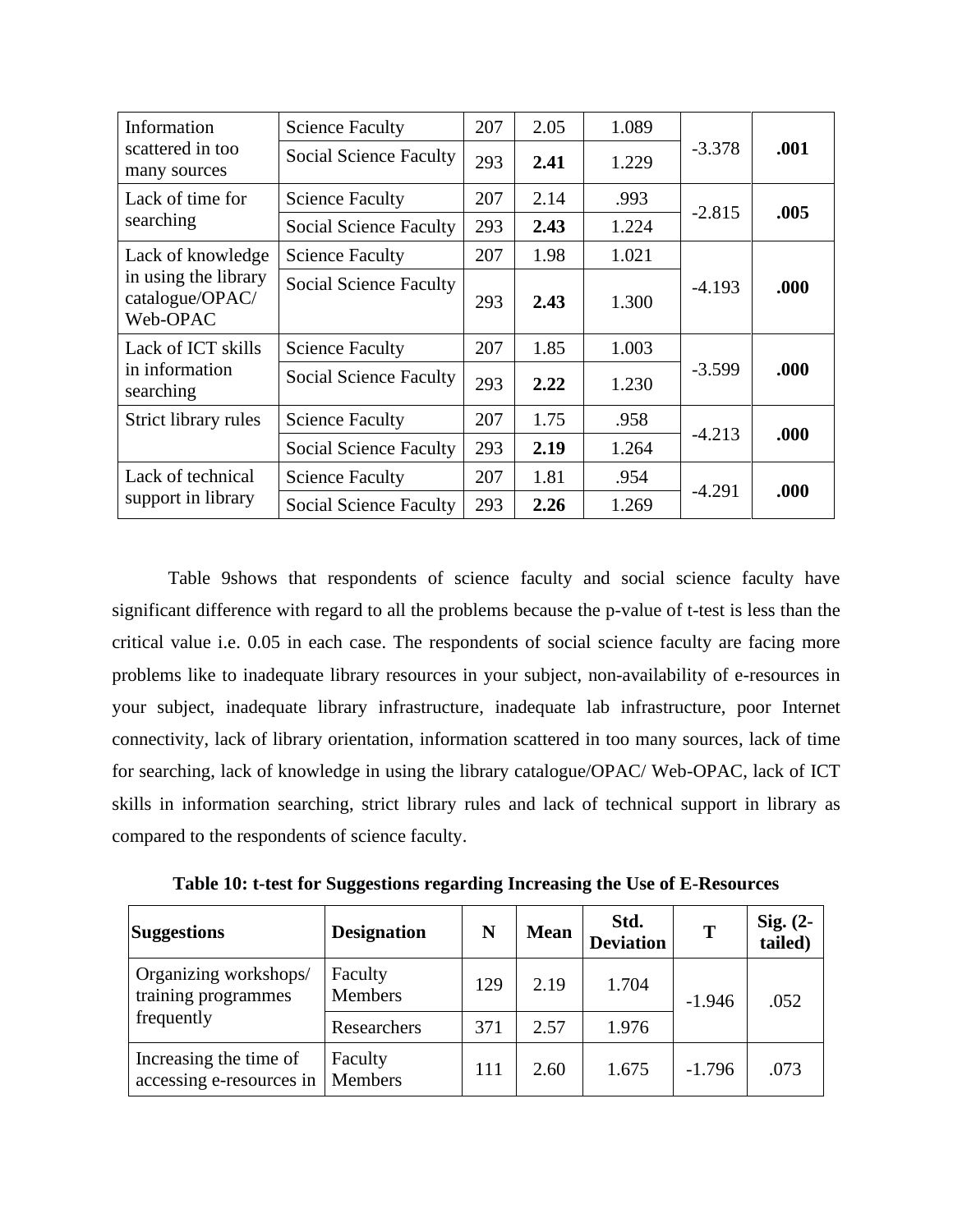| the library                                                            | Researchers               | 345 | 2.92 | 1.626 |          |      |
|------------------------------------------------------------------------|---------------------------|-----|------|-------|----------|------|
| Expert staff assistance<br>in accessing/using e-<br>resources          | Faculty<br><b>Members</b> | 114 | 2.22 | 1.510 | $-1.373$ | .171 |
|                                                                        | Researchers               | 349 | 2.44 | 1.470 |          |      |
| Online tutorials                                                       | Faculty<br><b>Members</b> | 117 | 2.51 | 1.648 | $-2.167$ | .031 |
|                                                                        | Researchers               | 352 | 2.91 | 1.718 |          |      |
| Circulating list of<br>subscribed e-resources<br>on monthly basis      | Faculty<br><b>Members</b> | 119 | 2.40 | 1.531 | $-1.429$ | .154 |
|                                                                        | Researchers               | 339 | 2.63 | 1.459 |          |      |
| Email alert from<br>university library about<br>subscribed e-resources | Faculty<br><b>Members</b> | 116 | 1.91 | 1.495 | $-1.078$ | .281 |
|                                                                        | Researchers               | 352 | 2.10 | 1.643 |          |      |

Table 10 represents that there is no significant difference among the researcher and the faculty members of both the faculties for suggestions regarding organizing workshops/ training programmes frequently, increasing the time of accessing e-resources in the library, expert staff assistance in accessing/using e-resources, circulating list of subscribed e-resources on monthly basis, circulating list of subscribed e-resources on monthly basis and email alert from university library about subscribed e-resources because the p-value of t-test is more than the critical value i.e. 0.05 in each case except for the online tutorials. The researchers gave more preference to 'online tutorials' for increasing the use e-resources as compared to the faculty members.

# **FINDINGS**

Major findings of the study are given below:

- 1. It is found that 39.80% respondents visit the library twice a week and 19.40% respondents visit the library on daily basis. This finding is contradictory to the study of **Thanuskodi (2016)** which stated that 60.25% respondents visit the library daily.
- 2. All faculty members and researchers are aware about the electronic resources. This finding is supported by the study of **Thanuskodi (2012)** which revealed that majority of the respondent were aware of e-resources.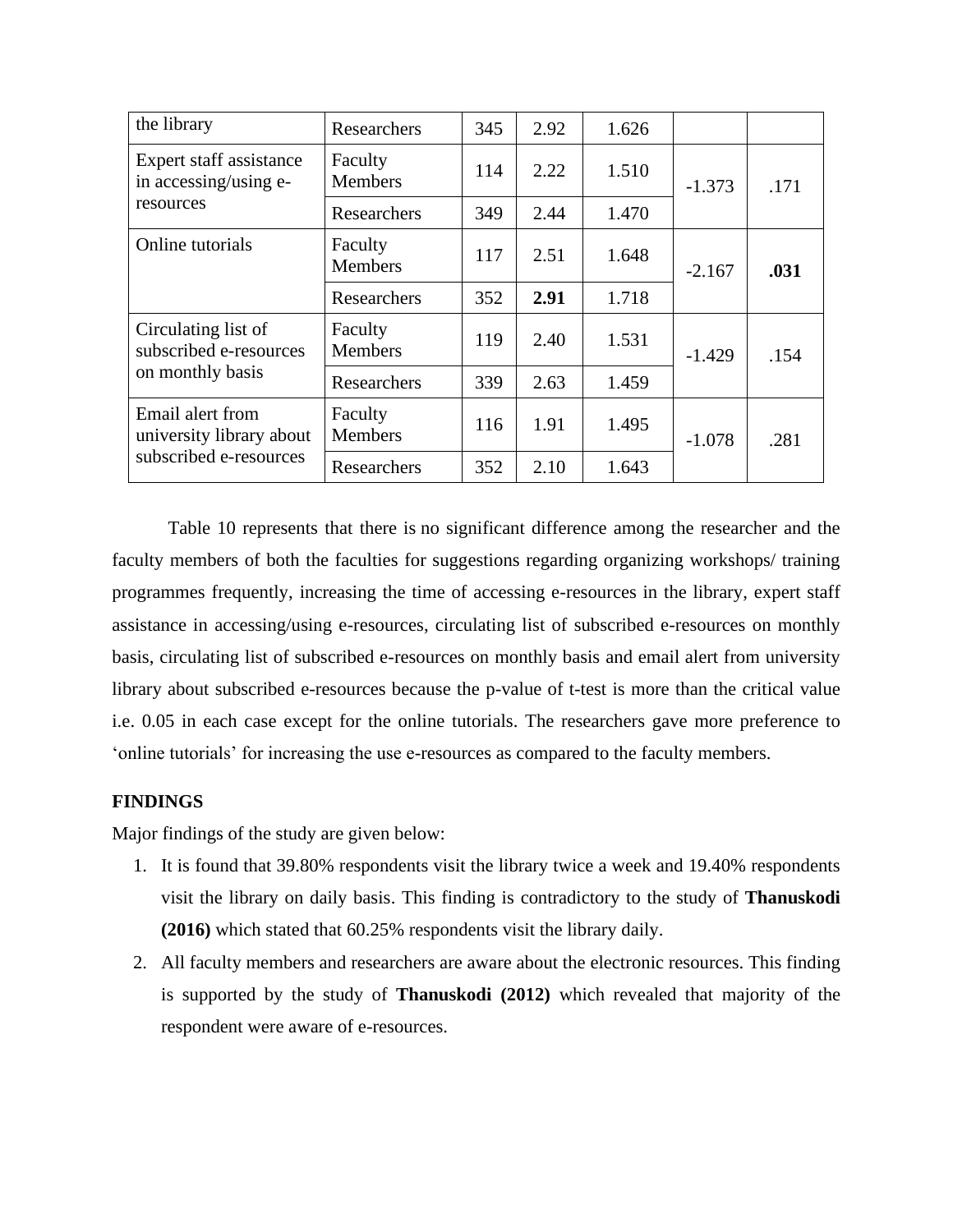- 3. The study found that 98% respondents use e-resources. This finding is supported by the study of **Ivwighreghweta and Oyeniran (2013)** which found that 90% respondent used e-resources.
- 4. It was found that the respondents of science faculty are visiting the library more as compared to the social science respondents for consulting periodicals, reading newspapers/magazines and for accessing the Internet.
- 5. It is found that the respondents of science faculty are using e-resources more for the purpose of general reading, lecture preparation, guiding research, carry out project work and writing research articles as compared to the respondents of social science faculty.
- 6. The study found that the respondents of social science faculty are more frequently using e-theses/e-dissertations, e-magazines and e-newspapers as compared to the respondents of science faculty.
- 7. It is also found that the respondents of science faculty are more satisfied with regard to e-standards/e-patents, subject specific portals and anti-plagiarism software as compared to the respondents of social science faculty.
- 8. The study revealed that the respondents of social science faculty are facing more problems as compared to the respondents of science faculty like inadequate library resources in their subjects, non-availability of e-resources in their subjects, inadequate library infrastructure, inadequate lab infrastructure, poor internet connectivity, lack of library orientation, information scattered in too many sources, lack of time for searching, lack of knowledge in using the library catalogue/OPAC/Web-OPAC, lack of ICT skills in information searching, strict library rules and lack of technical support in library.

## **CONCLUSION**

The present study, confined to three universities of Haryana can be regarded as a comprehensive picture of all the universities of this state as these were the oldest and well established universities. This study covered 1252 respondents from Science and Social Science faculties of Kurukshetra University, Kurukshetra; Maharshi Dayanand University, Rohtak and Chaudhary Devi Lal University, Sirsa. The respondents, chosen through stratified random sampling provided valuable insights, which proved to be the backbone of the study. Through this study, the most satisfying fact that came to light is that all the respondents are aware about the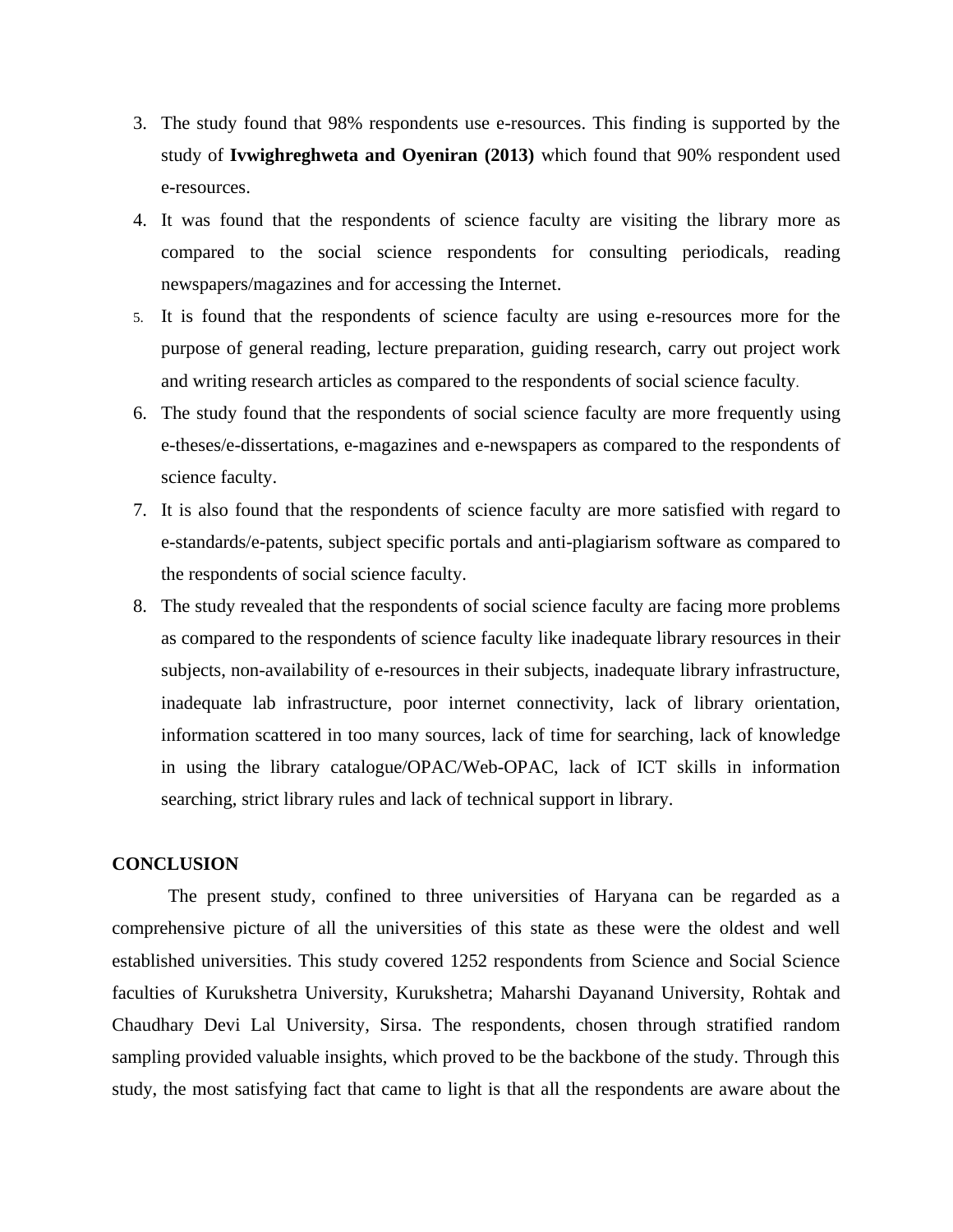electronic resources and most of them are using e-resources. It is also encouraging to know that the stakeholders are not only aware, but are also making good use of the available resources. Incidentally, the tenure of this study witnessed an unusual outbreak of the COVID-19 pandemic, and the outbreak resulted in paradigm shift in use of learning resources. Due to the temporary closure of libraries, the learners shifted from printed resources to electronic resources. This shift may seem temporary, but it will have a very long term impact on the usage pattern of the learners. Overall, it is concluded that the people resorted to increased use of electronic resources during this critical time, in comparison to normal times in past. However, it was found that the respondents of social science faculty faced more problems as compared to the respondents of science faculty while using these resources.

#### **SUGGESTIONS**

On the basis of this study, it is suggested that the libraries should take extra initiatives in organizing orientation programmes, lectures, workshops and user awareness programmes with regard to use of e-resources which will not only enhance the awareness levels, but will also let the users take optimum benefits from the facilities created out of public funding. The libraries of concerned universities must improve the Internet connectivity for the benefit of the users, so that they can make efficient use of the available e-resources. It is also suggested to increase the number of e-resources in all the subjects for the benefit of the respondents, especially in those subjects where users feel that there is less number of available e-resources. The responses received during the study are really encouraging and it can be concluded that despite the availability of plethora of digital resources at personal level, the information seekers prefer to visit the library and make use of available resources.

#### **REFERENCES**

- Ansari, M. S. (2020). Use and awareness of e-resources among research scholars of Literature subjects in Banaras Hindu University. *Library Philosophy and Practice (e-journal)*. https://digitalcommons.unl.edu/libphilprac/4667
- Bhanu Partap, & Ranga, M. (2021). Awareness and use of e-resources at Chandigarh college of Architecture, Chandigarh, India: A study. *Library Philosophy and Practice (e-journal)*. https://digitalcommons.unl.edu/libphilprac/5564